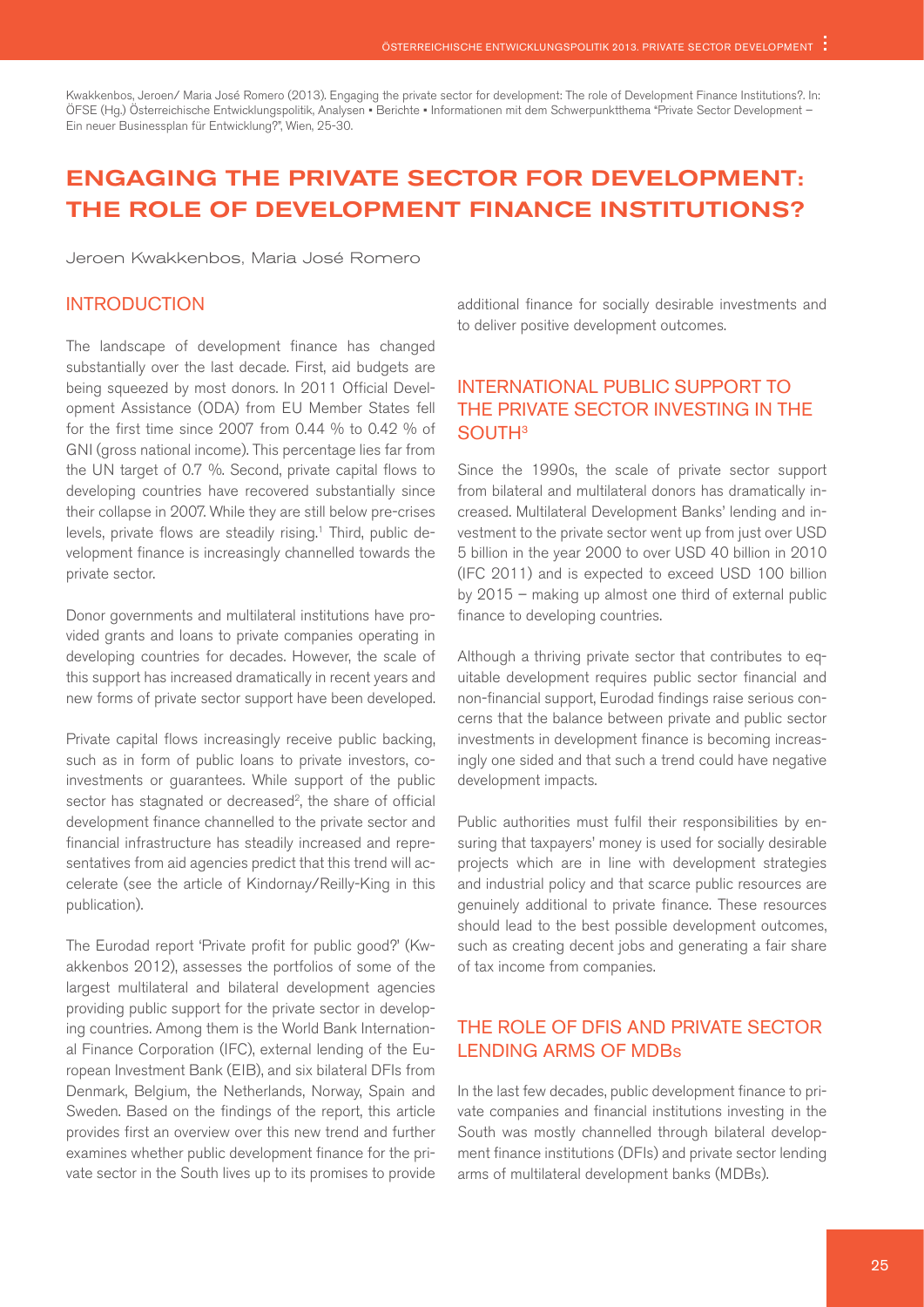Bilateral DFIs are either government owned or the government is the majority shareholder. There are only a few exceptions – usually smaller DFIs – such as the Austrian Development Bank (OeEB) that is owned by a private bank but given a public mandate by the Austrian government. Multilateral DFIs and their equivalents, which are usually connected to the international financial institutions (IFIs) such as the IFC of the World Bank Group, usually have greater financing capacity and provide a forum in which governments act together. In terms of their mandate, DFIs generally focus on engaging in high risk investments in sectors with limited access to capital markets.

From the late 1990s to 2008, MDBs have nearly tripled their combined private sector portfolio, from €7.3 billion to €21.24 billion (Perry 2011). The six bilateral DFIs analysed by Eurodad increased their portfolios nearly two-fold between 2006 and 2010. With the exception of Norfund, every DFI has at least doubled its commitments compared to pre crises levels.

DFIs use different financing instruments. By far the most frequent are direct loans to domestic and non-domestic private sector enterprises in developing countries. However, the use of equity  $-$  the purchasing of company stocks – as a financing instrument is rising rapidly. During the economic and financial crisis, DFIs balance sheets increased drastically as traditional investors withdrew from developing countries. Sovereign guarantees and preferred creditor status protect their investments in ways that no other financial institution can compete with. At the same time, the drying up of credit markets has fostered DFI expansion, including into new areas, such as trade finance. Though the majority of DFI lending flows to middle-income countries, DFIs have also expanded their lending to poorer countries. The IFC's committed portfolio in lowincome countries has increased nearly four-fold between 2000 and 2010, from €843 million to €3.1 billion. The Dutch DFI, FMO, has almost doubled its investments to Low Income Countries (LICs) from €1.7 billion in 2006 to €3.2 billion in 2010 (FMO 2011), and the Belgian DFI, BIO, has more than tripled its corresponding figures, from €30 million to €100 million (BIO 2011).

Protected by their public liability/guarantee and driven by their development mandate, DFIs are in a position to make investments with potentially lower profit and higher risk, but with a higher social return. However, the tendency is to follow market trends and safe investments. On top of this, DFI returns are tax-free and they don't pay dividends, which increases their room for manoeuvre (Dickinson n.d.). Most DFIs work on the basis of being a 'revolving door fund,' whereby profit is reinvested.

Considering their success in generating a return on investment, governments are tempted to present DFIs as a new model for development finance. This would provide a convenient justification for governments using ODA to leverage private finance through DFIs.

#### Who profits the most? Dramatic rise of financial sector **INVESTMENTS**

DFIs and IFIs have historically focused on infrastructure and energy. However, since the global economic and financial crisis, most DFIs and IFIs have massively increased investments in developing countries' financial sectors. According to Eurodad research, over half of the IFC's lending in 2010 was through financial intermediaries, with other bilateral or multilateral DFIs following the same pattern. In 2010, lending and investments in the financial sector by bilateral DFIs and IFIs increased on average more than two fold, compared to pre-crisis levels (Kwakkenbos 2012).

A financial intermediary (FI) acts as a broker between the public institution and the private company benefiting from public lending or investments. FIs can be commercial banks, hedge funds, private equity funds, credit unions, or microfinance institutions, among others. The rationale for engaging with FIs is the possibility of reduced transaction costs. As the DFI or IFI has no public banking facilities, this is the only way in which they can engage directly with micro, small and medium enterprises (MSMEs). Currently, commercial banks are by far the largest recipients of IFI and DFI funds going to FIs, although private equity funds are quickly becoming a favoured vehicle (ibid).

However, questions of the actual practice arise as particularly hedge funds and private equity funds are normally very opaque in both portfolio and investment strategies. Besides general statements of intent, it is almost impossible for external stakeholders to actually track whether DFI and IFI lending and investments reached the intended beneficiaries (MSMEs). This is due to the fact that the financial institutions intermediating between DFIs and MS-MEs do not provide disaggregated data in their annual reports on projects and companies supported by them and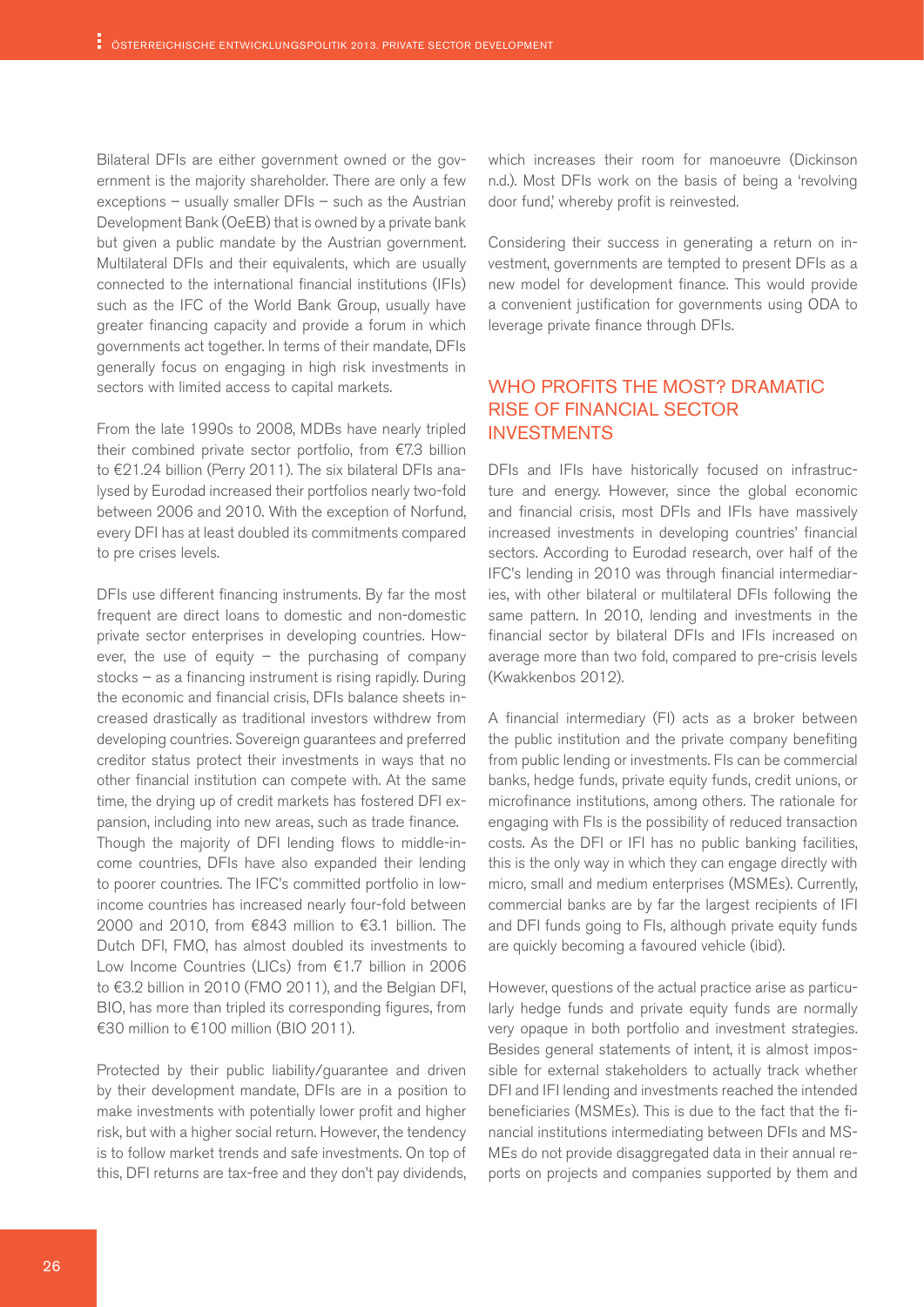on development impacts. The DFIs themselves claim that providing this type of information is not possible due to commercial sensitivity, the fact that money is fungible and because public and private funds are mixed once invested in private financial institutions.

# Most EIB and IFC support still goes to companies in rich countries ... and in tax havens

DFIs find it difficult to resist the temptation of supporting companies domiciled in donor countries rather than in developing countries. Research conducted by Eurodad in 2010 (Ellmers/Molina/Tuominen 2010) revealed that the lion's share of IFC investments, namely 63 %, went to OECD based companies and unfortunately, not much has changed since then. Of the EIB projects where beneficial ownership could be traced, 35 % (€1.5 billion) went to OECD based companies. The fact that a large portion of investments made by IFC and EIB ends up supporting firms headquartered in developed countries, puts into question their ability to engage as development institutions and their contributions to poverty eradication and real development impact. In order to demonstrate that they have clear development impacts, they must ensure that the majority of their investments have clear development and financial additionality.

Moreover, 25 % of EIB investments have a beneficial owner based in a secrecy jurisdiction. This is particularly worrying as revenues from those investments are probably not properly declared and taxed. An estimated 1 trillion U.S. dollars of illicit financial flows yearly exits developing countries. These flows are essentially money lost by developing countries as they are untaxed and thus provide no social or distributive element for the developing country (Romero/Ruiz 2011).

### The concept of 'leverage' – poorly defined and problematic

One of the latest arguments DFIs and aid agencies use to justify their investments in the private sector is that by cooperating with the private sector they can leverage significantly more finance into their projects than development institutions could ever raise alone. Leverage in this case refers to 'the ability of a public financial commitment to mobilize some larger multiple of private capital for investment in a specific project or undertaking' (World Bank Group et al. 2011).4

The concept of leverage is clearly behind innovative financing mechanisms such as blending ODA with loans. This mechanism is currently being pushed by the European Commission (EC) and bilateral DFIs and could be seen as a potential 'sea change' of development finance, since it effectively shifts ODA from the public to the private sector.

The term 'blending' refers to a mechanism established by the EU to mix EU ODA with loans from public finance institutions for the purpose of supporting the private sector. Blending grants and loans is nothing new in Europe. Other multilateral and bilateral development finance institutions, such as the EIB, the German KfW and the French AFD, have for years used their own grant resources together with loans for infrastructure and other development initiatives. However, what is new in the current context is the wider use of EU blending instruments to leverage private finance from different sources and the new narrative that is being developed around it.

Currently, European blended money is being channelled through different facilities carried out by the EIB and by the EC. ODA money from Member States is used to finance the European Development Fund (EDF), the main instrument for providing community aid for development cooperation. It consists of several instruments, among them are grants managed by the EC, and risk capital and loans to the private sector managed by the EIB under the Investment Facility. At EU level, blending is being implemented through eight facilities, which cover all the geographical regions of EU-development cooperation. So far the allocation of funds has been limited with €1.5 billion from the EDF, the EU budget and EU Member States over the period 2008-13, whereas the total ODA by the EU and its Member States was over €53 billion in 2011 alone.

However, the EU's rhetoric indicates that blending mechanisms will be used more extensively in the near future. Building on the EC's policy paper called 'Increasing the impact of EU Development Policy: an Agenda for Change,' (EC 2011) 'the EC envisages a higher percentage of EU development resources to be channelled through existing or new financial instruments' namely, blending facilities. Additionally, a new EU Platform for Blending in External Cooperation was set up in December 2012 to facilitate the scaling up of these blended resources.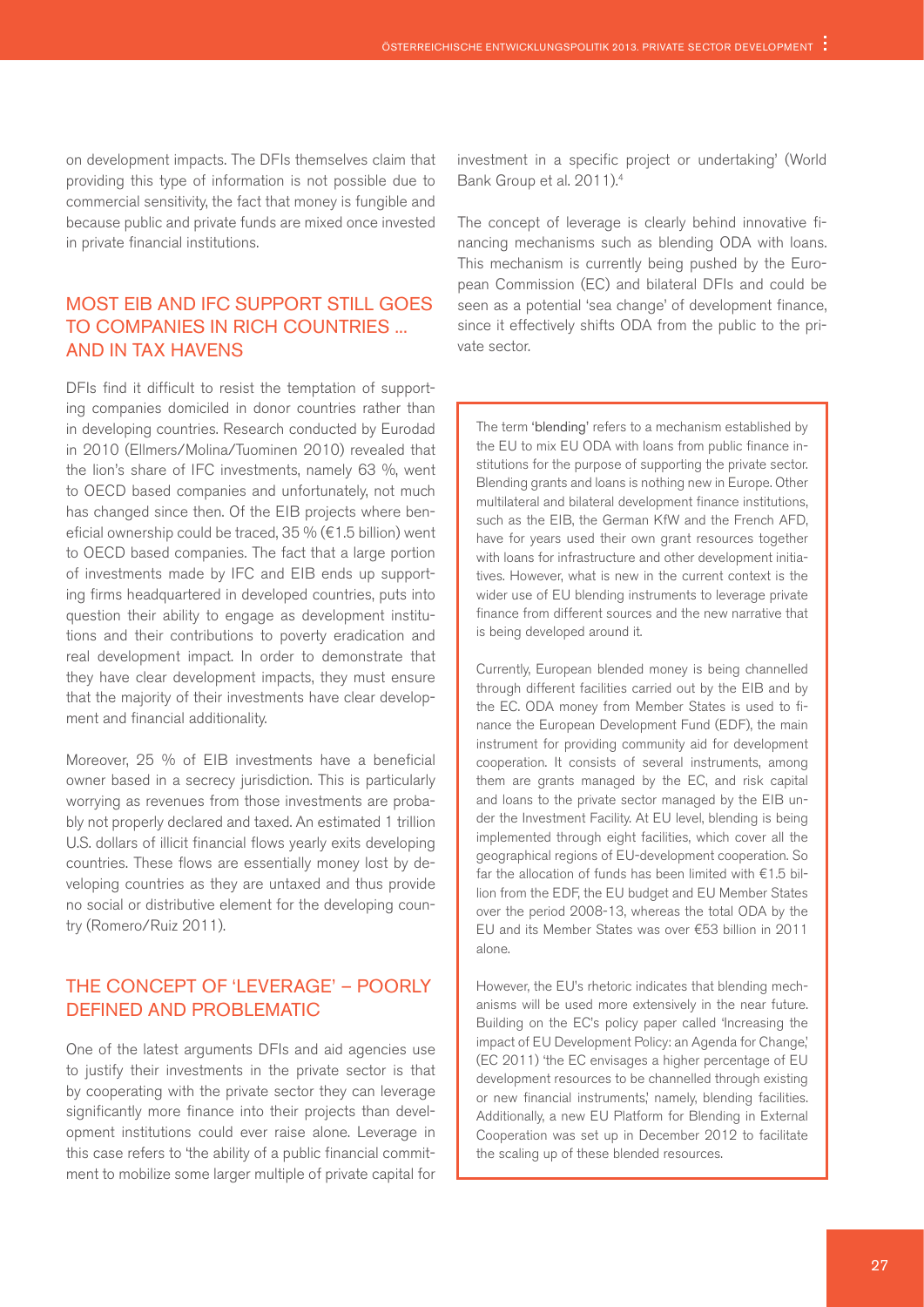However, there are serious doubts whether this is the right way to reach development objectives in the context of budget constraints. Civil society groups, including Eurodad, have highlighted the following critical problems (Griffiths 2012):

- Additionality cannot be assumed just because public institutions are co-investors with private funds: It could well be that DFIs or aid agencies are actually replicating existing investment or following market trends instead of investing in areas with a potential positive development impact and where private investment is not currently flowing. In the case of the existing blending facilities a recent study commissioned by the UK Department for International Development (DFID), and conducted by the European Think-Tank Group (Gavas et al. 2011) highlights the risk of financial principles outweighing development principles. Despite positive results, such as speeding up of project implementation, or mitigating social or environmental impacts, an overarching question concerns the guiding principles for project selection. Furthermore, the greater the leverage ratio, the smaller the overall contribution of the public body, and the lower its influence on the design and implementation of the investment. Private investors focus on making money, not on promoting development and trade-offs between their objectives and those of public institutions exist.
- Opportunity costs may be high, but are not carefully considered. Using ODA to financially support private sector investment means that those resources cannot be used elsewhere. Given the current budget constraints, these opportunity costs may be particularly high in countries or sectors where the need for straightforward public investment is high such as in climate adaptation, health, or education.
- Insufficient attention to transparency and accountability. As confirmed by ODI research on blending facilities, issues related to accountability and transparency should be properly addressed. Besides practical impacts on the project outcome, the decision making process is done behind closed doors without clear criteria for project selection and limited information available to ensure efficient public participation and scrutiny. Currently, there is no active CSO involvement in Europe or in recipient countries and national governments in partner countries are barely involved too.
- Potential debt risks for developing countries: By increasingly leveraging debt based finance, EU investments in the private sector could contribute to increased indebtedness of developing countries. This element has not been taken into account sufficiently when assessing the impacts of blending or leveraged finance. In the recent review of the Debt Sustainability Framework (IMF/WB 2012), the World Bank and IMF expressed concerns about the rising levels of private debt and recognised its potential impact on public debt vulnerability. The situation is further aggravated as the Heavily Indebted Poor Countries Initiative and the Multilateral Debt Relief Initiative are coming to an end.
- Unclear monitoring and evaluation methods: If the methodology for monitoring and evaluating development impact is not included at the project selection stage, it is unclear how a possible development impact of the project will be assessed. Environmental, social, and governance (ESG) assessment mechanisms are crucial to determine the financial and development additionality. Monitoring and evaluation help to ensure that scarce development finance is channelled to areas that have demonstrated success in meeting international and national development goals. Evaluations should also include interests and views of the concerned population/citizens to ensure local ownership of the project and to prevent human rights violations and social damage.

### Measuring development impact is **DIFFICULT**

Currently, there is no harmonised approach amongst the DFIs for measuring development impact. One of the greatest difficulties in evaluating DFI projects and investments is that development impact assessments tend to begin once the key decisions on for whom, how and where investments will be made, are already taken (Bracking/ Ganho 2011). This suggests that the additionality of projects is assessed as a secondary aspect of project selection. If the methodology for monitoring and evaluating development impact is not included at the project selection stage, it is unclear how the project will have an effect on development priorities.

The majority of DFIs are signatories to international agreements such as the Equator Principles, the UN Principles for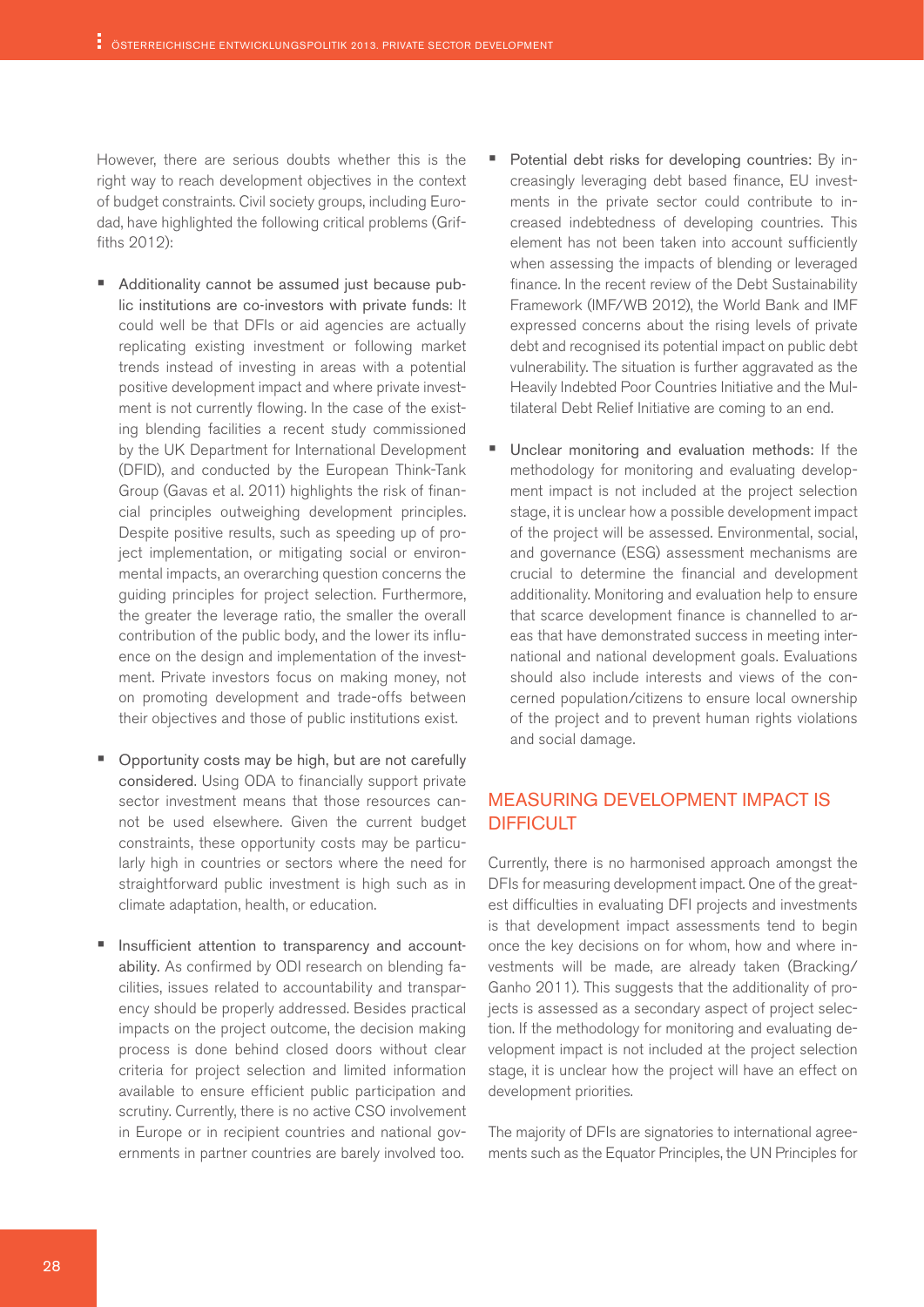Responsible Investment (PRI), or other responsible financing frameworks. These guidelines, which include IFC performance standards and similar commitments, tend to be ambiguous, general and often quite weak. Particular concerns arise over whether DFIs operationalise aid effectiveness principles and poverty eradication in their project selection (World Bank Independent Evaluation Group 2011).

Financial intermediaries based in donor countries – the recipients of growing volumes of development finance from DFIs – often have limited local knowledge in comparison to local organisations. This challenges their ability to reach the most credit-constrained companies in recipient countries. As the Dutch DFI FMO acknowledged, in 2010 in Africa 'margins remained under pressure as supply of liquidity from Development Finance Institutions (DFIs) outstripped demand' (FMO 2011). This demonstrates that the traditional hunting grounds of the DFIs are currently flooded with finance and casts doubt on the financial additionality of these types of flows.

The nature of private sector investments, where social outputs are normally not the objective of the private sector partner, makes it difficult for DFIs to demonstrate such effects. The opacity of many financial intermediaries adds to this difficulty.

Thus, it is perhaps not surprising that a report of the World Bank Independent Evaluation Group (IEG) from 2011 found that less than half of the IFC projects reviewed were designed to deliver development outcomes, and just one third of the projects addressed market failures, such as by enhancing the access to markets or employment for the poor.

The IEG report rang serious alarm bells on whether donor governments breach their contract with taxpayers, as DFIs and development agencies are mandated to deliver on poverty eradication and sustainable development as defined by the Millennium Development Goals, Aid Effectiveness principles and internationally agreed development goals. Furthermore, a recent audit report released in February 2013 by the Compliance Advisor Ombudsman (World Bank/Compliance Advisor Ombudsman 2012) – the IFC's independent recourse mechanism – found that the IFC 'knows very little about potential environmental or social impacts of its financial markets lending' and cannot even claim that it meets the 'do no harm" requirement.

The IFC considers itself a leader amongst the DFIs, partially due to the size of its portfolio and its experience in working in the field. Even though the IFC is the largest provider of development assistance to the private sector, it can not demonstrate that its investments deliver on development objectives, or that they do not actively detract from them.

#### **CONCLUSIONS**

Channelling public development finance through DFIs to the private sector is increasingly regarded as a new model for development assistance. It is supposed that if DFIs can use a small amount of ODA to create large returns by leveraging additional finance, while having a development impact, this should also work with larger amounts. However, a comprehensive analysis of the development impact of DFI investments must be undertaken before this is even considered.

In order for investments in the private sector to become a truly developmental tool, the DFIs need to demonstrate better that they engage exclusively in pro-poor and equitable investments, where additionality is guaranteed and development impact is held above financial returns. DFIs need to harmonise their efforts better to ensure that their investment strategies are in line with development goals and principles of aid effectiveness that have been agreed upon on an international level. Currently the DFIs have a fragmented approach that only at times is consistent with these principles.

The cases of the IFC and the EIB show that there is not enough focus on using development finance for the private sector in developing countries, which can provide much needed revenues for social policies and public goods. The overwhelming emphasis on supporting the financial sector of developing countries, particularly large commercial banks and private equity funds, brings into doubt their commitment to poverty eradication and the achievement of the Millennium Development Goals.

The increasing reliance on financial intermediaries must be accompanied by increased transparency to ensure that public resources are invested in programmes with clear development impacts. An assessment should be made that determines which types of financial intermediaries are most appropriate for development finance.